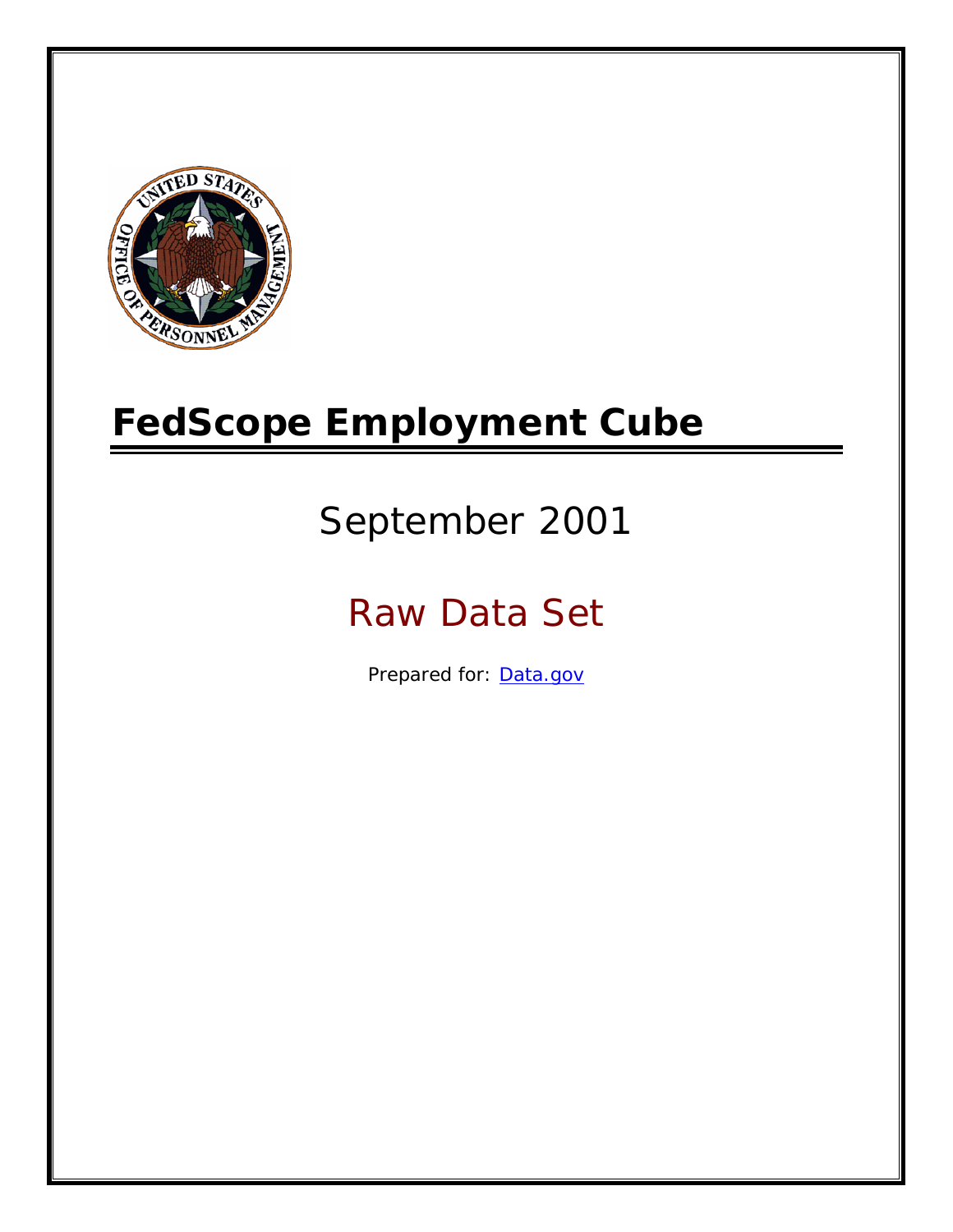

# **Table of Contents**

| $\mathbf{1}$ | <b>OVERVIEW</b>                                | 3              |
|--------------|------------------------------------------------|----------------|
| 1.1          | Purpose                                        | 3              |
| 1.2          | <b>Scope</b>                                   | 3              |
| 2            | <b>RAW DATA SET FILE</b>                       | 3              |
| 2.1          | <b>FACTDATA</b>                                | 3              |
| 3            | <b>DIMENSION TRANSLATIONS FILES</b>            | 5              |
| 3.1          | Agency                                         | 5              |
| 3.2          | Location                                       | 6              |
| 3.3          | Age                                            | 6              |
| 3.4          | <b>Education Level</b>                         | $\overline{7}$ |
| 3.5          | <b>General Schedule &amp; Equivalent Grade</b> | 8              |
| 3.6          | <b>Length of Service</b>                       | 8              |
| 3.7          | Occupation                                     | 9              |
| 3.8          | <b>Occupation Category</b>                     | 9              |
| 3.9          | Pay Plan & Grade                               | 10             |
| 3.10         | <b>Salary Level</b>                            | 10             |
|              | 3.11 STEM Occupations                          | 11             |
|              | 3.12 Supervisory Status                        | 11             |
|              | 3.13 Type of Appointment                       | 12             |
|              | 3.14 Work Schedule                             | 12             |
| 3.15         | <b>Work Status</b>                             | 13             |
|              | 3.16 Date                                      | 13             |
|              | 3.17 Employment                                | 14             |
|              | 3.18 Average Salary                            | 14             |
|              | 3.19 Average Length of Service                 | 14             |
| 4            | <b>DATA DEFINITIONS</b>                        | 15             |
| 4.1          | Agency                                         | 15             |
| 4.2          | Location                                       | 15             |
| 4.3          | Age                                            | 15             |
| 4.4          | <b>Education Level</b>                         | 15             |
| 4.5          | <b>General Schedule &amp; Equivalent Grade</b> | 15             |
| 4.6          | <b>Length of Service</b>                       | 15             |
| 4.7          | Occupation                                     | 15             |
| 4.8          | <b>Occupation Category</b>                     | 15             |
| 4.9          | Pay Plan & Grade                               | 16             |
| 4.10         | <b>Salary Level</b>                            | 16             |
| 4.11         | <b>STEM Occupations</b>                        | 16             |
| 4.12         | <b>Supervisory Status</b>                      | 16             |
| 4.13         | <b>Type of Appointment</b>                     | 16             |
| 4.14         | <b>Work Schedule</b>                           | 16             |

Source: FedScope (https://www.fedscope.opm.gov/) 1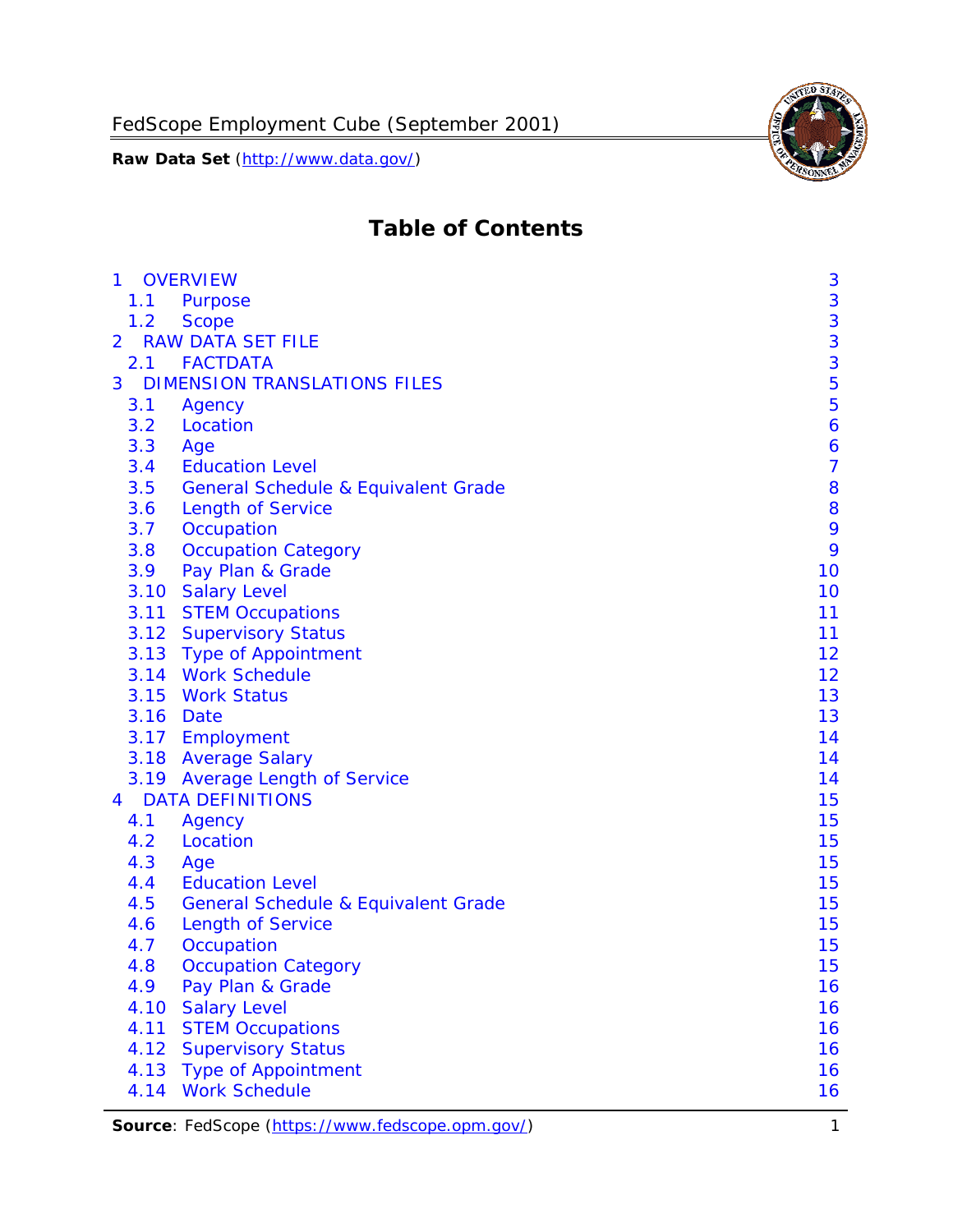FedScope Employment Cube (September 2001)

**Raw Data Set** (http://www.data.gov/)

|               | 4.15 Work Status                                    | 16 |
|---------------|-----------------------------------------------------|----|
|               | 4.16 Date                                           | 16 |
|               | 4.17 Employment                                     | 17 |
|               | 4.18 Average Salary                                 | 17 |
|               | 4.19 Average Length of Service                      | 17 |
|               | 5 APPENDIX                                          | 18 |
| 5.1           | SAS Program to Read Raw Data Sets for Data Analysis | 18 |
| $5.2^{\circ}$ | <b>FedScope General Public Web Site</b>             | 18 |

# **Listing of Tables**

| Table 2.1: FACTDATA.TXT Record Layout   | 4  |
|-----------------------------------------|----|
| Table 3.1: DTagy.txt Record Layout      | 5  |
| Table 3.2: DTloc.txt Record Layout      | 6  |
| Table 3.3: DTagelvl.txt Record Layout   | 6  |
| Table 3.4: DTedlvl.txt Record Layout    | 7  |
| Table 3.5: DTgsegrd.txt Record Layout   | 8  |
| Table 3.6: DTIoslyl.txt Record Layout   | 8  |
| Table 3.7: DTocc.txt Record Layout      | 9  |
| Table 3.8: DTpatco.txt Record Layout    | 9  |
| Table 3.9: DTppgrd.txt Record Layout    | 10 |
| Table 3.10: DTsallvl.txt Record Layout  | 10 |
| Table 3.11: DTstemocc.txt Record Layout | 11 |
| Table 3.12: DTsuper.txt Record Layout   | 11 |
| Table 3.13: DTtoa.txt Record Layout     | 12 |
| Table 3.14: DTwrksch.txt Record Layout  | 12 |
| Table 3.15: DTwkstat.txt Record Layout  | 13 |
| Table 3.16: DTdate.txt Record Layout    | 13 |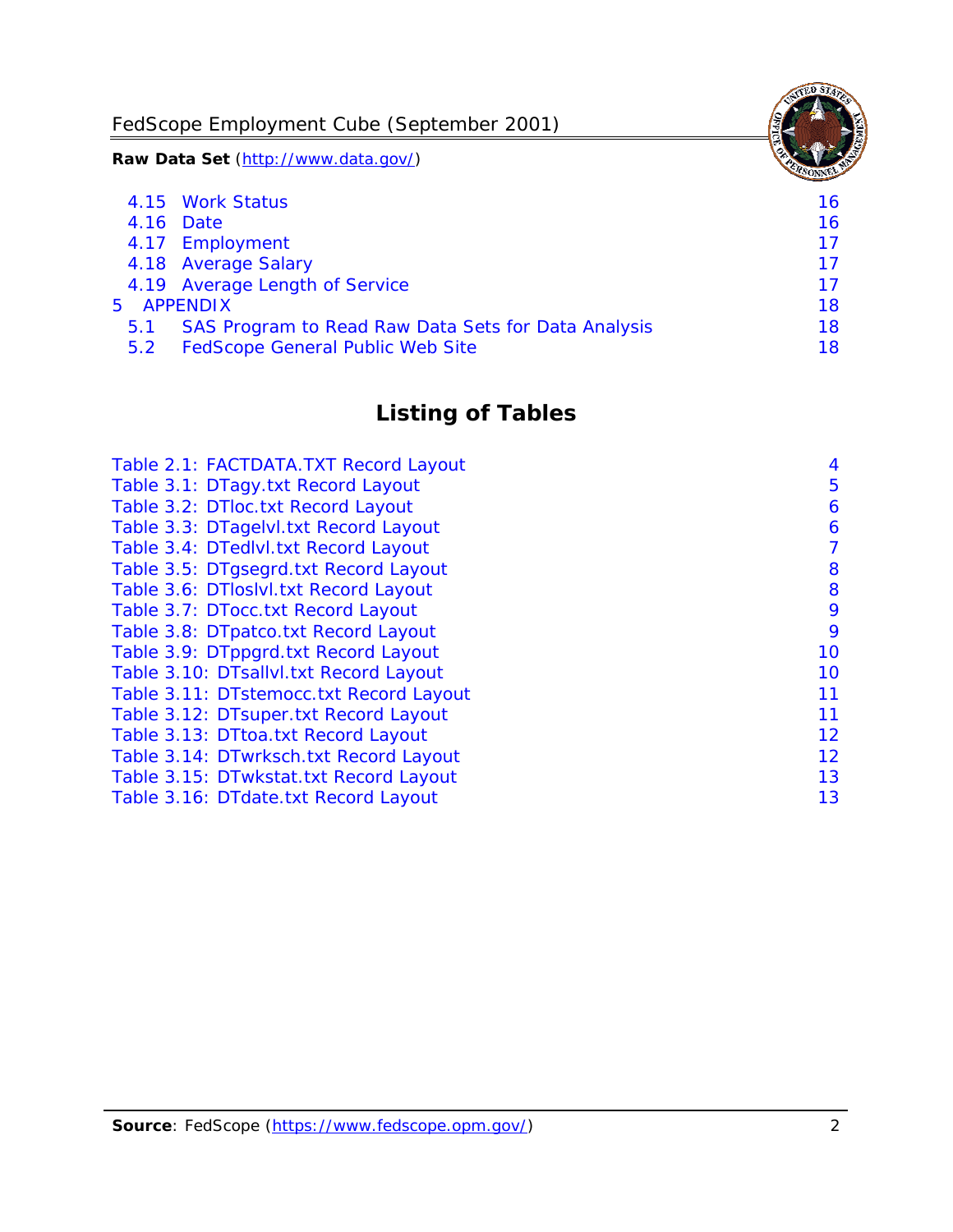# <span id="page-3-0"></span>**1 OVERVIEW**

#### *1.1 Purpose*

<span id="page-3-1"></span>The purpose of this raw data set is to increase public access to high value, machine readable datasets generated by the U.S. Office of Personnel Management. The FedScope Employment Cube data sets are available via [Data.gov](http://www.data.gov/).

## <span id="page-3-2"></span>*1.2 Scope*

The scope of this raw data set includes data elements used in the creation of the FedScope Employment Cube [\(https://www.fedscope.opm.gov/\)](https://www.fedscope.opm.gov/). **NOTE**: Starting in FY 2010, the OPM Statistical Data Mart (SDM) is the source for all FedScope data. The SDM is processed data from the Enterprise Human Resources Integration (EHRI) data warehouse. Data is processed on a quarterly basis (i.e. March, June, September and December).

# <span id="page-3-3"></span>**2 RAW DATA SET FILE**

## <span id="page-3-4"></span>*2.1 FACTDATA*

This "**delimited**" (comma separated value (**CSV**)) raw data set provides employee population data as of September 2001. Each column value is separated by a "**comma**" from the next column's value and each row starts a new record. Each record contains 20 data elements. The record layout for FACTDATA.TXT is depicted in [Table 2.1](#page-4-1) below:

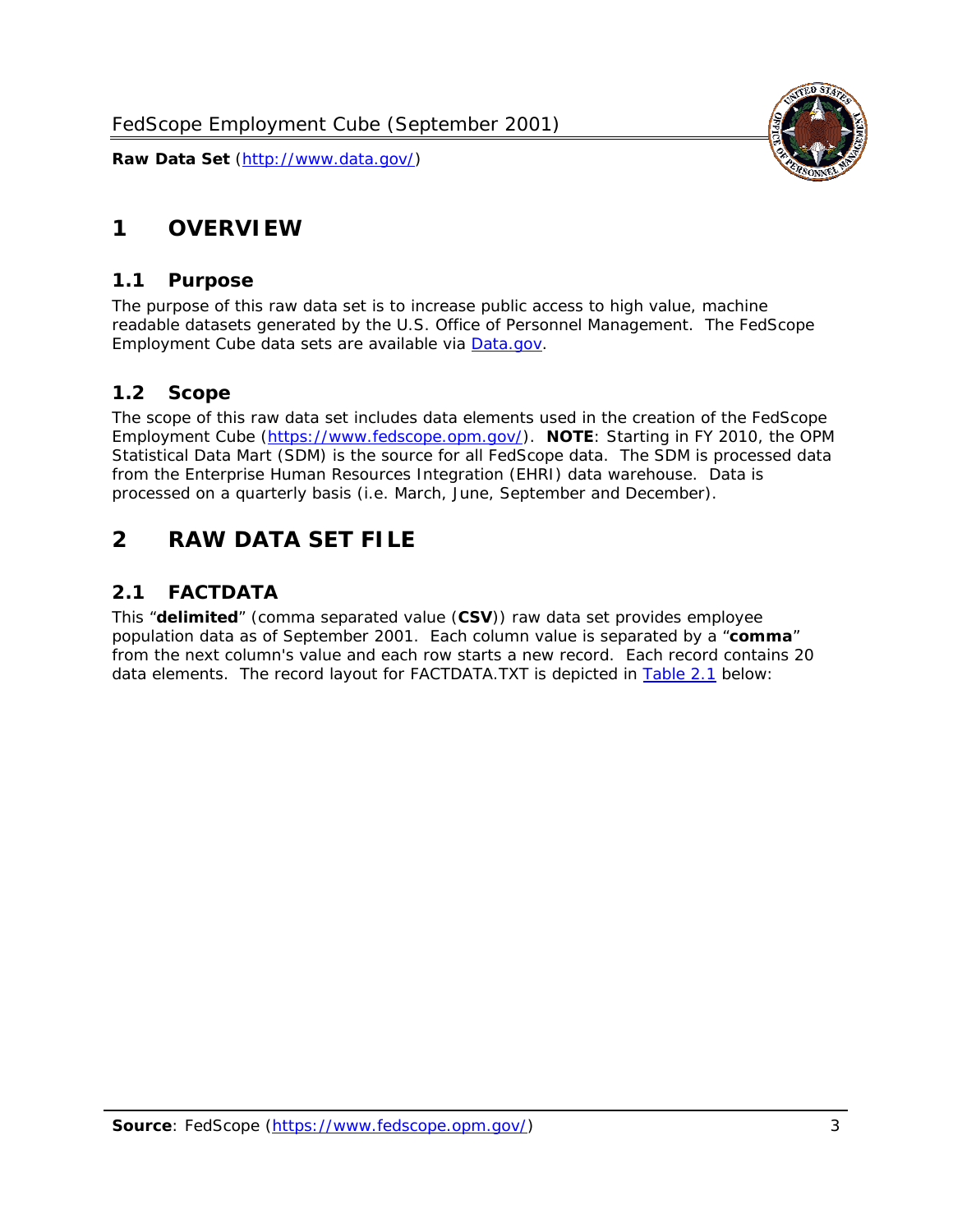<span id="page-4-1"></span><span id="page-4-0"></span>

**NOTE**: If importing this table (data set) into Excel, change the "column data format" for columns 1-17 from "General" to "Text". Columns 18-20 can be imported as "General" data format. In Excel, the "General" data format converts numeric values to numbers. Columns 1-17 are TEXT fields; Columns 18-20 are NUMERIC fields.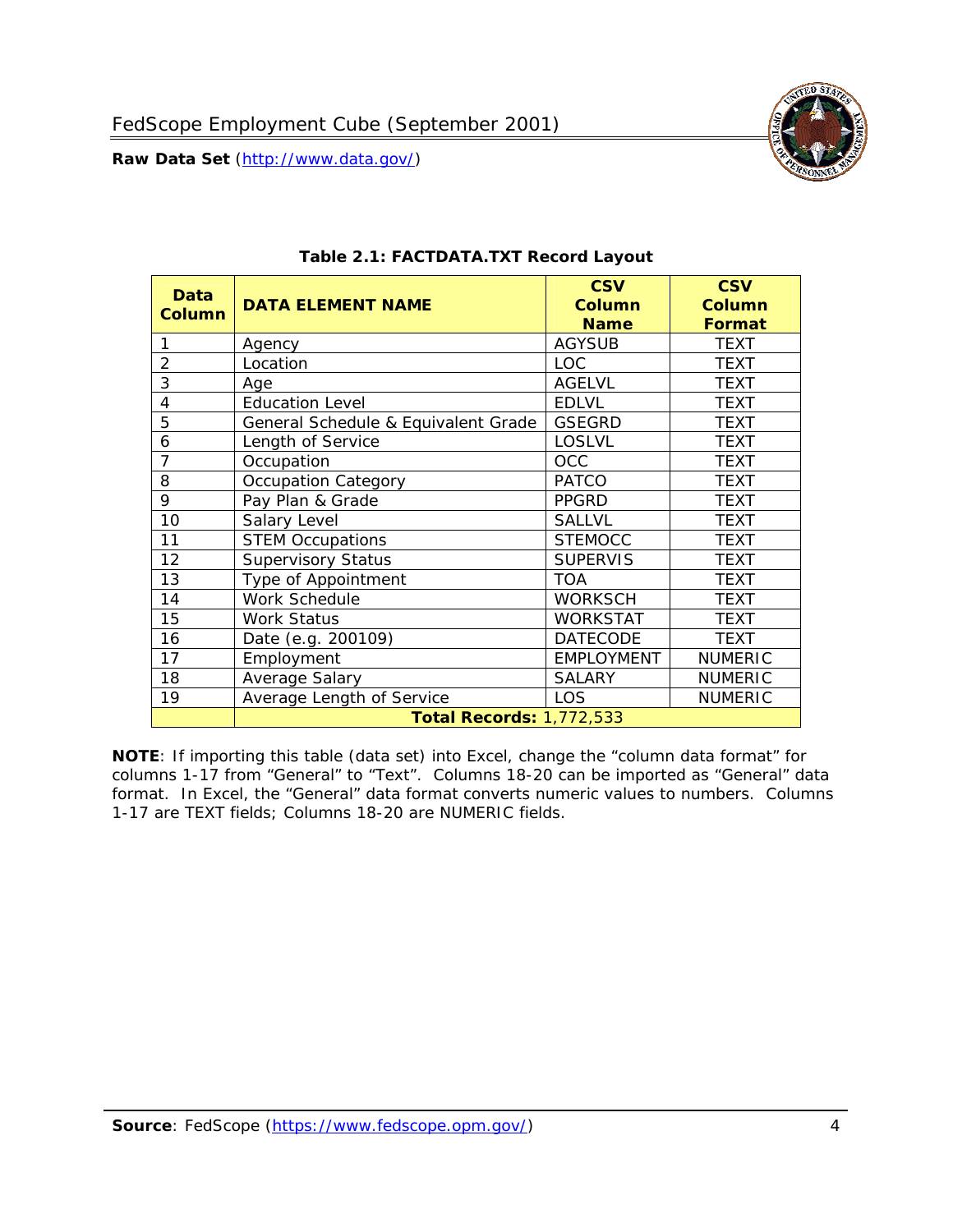

# <span id="page-5-0"></span>**3 DIMENSION TRANSLATIONS FILES**

#### <span id="page-5-1"></span>*3.1 Agency*

<span id="page-5-3"></span><span id="page-5-2"></span>This "**delimited**" (comma separated value (**CSV**)) data file provides translations for the agency data element contained in the employee population data file (FACTDATA.TXT). See [Table 2.1.](#page-4-1) Each column value is separated by a "**comma**" from the next column's value and each row starts a new record. Each record contains 6 data elements. The record layout for DTagy.txt is depicted in [Table 3.1](#page-5-3) below:

| Data<br>Column            | <b>DATA ELEMENT NAME</b>       | <b>CSV</b><br><b>Column</b><br><b>Name</b> | <b>CSV</b><br>Column<br><b>Format</b> |
|---------------------------|--------------------------------|--------------------------------------------|---------------------------------------|
|                           | Agency Type                    | <b>AGYTYP</b>                              | <b>TEXT</b>                           |
|                           | <b>Agency Type Translation</b> | <b>AGYTYPT</b>                             | <b>TEXT</b>                           |
| 3                         | Agency                         | AGY                                        | <b>TEXT</b>                           |
|                           | <b>Agency Translation</b>      | <b>AGYT</b>                                | <b>TEXT</b>                           |
| -5                        | Agency Sub element             | <b>AGYSUB</b>                              | <b>TEXT</b>                           |
|                           | Agency Sub element Translation | <b>AGYSUBT</b>                             | <b>TEXT</b>                           |
| <b>Total Records: 525</b> |                                |                                            |                                       |

#### **Table 3.1: DTagy.txt Record Layout**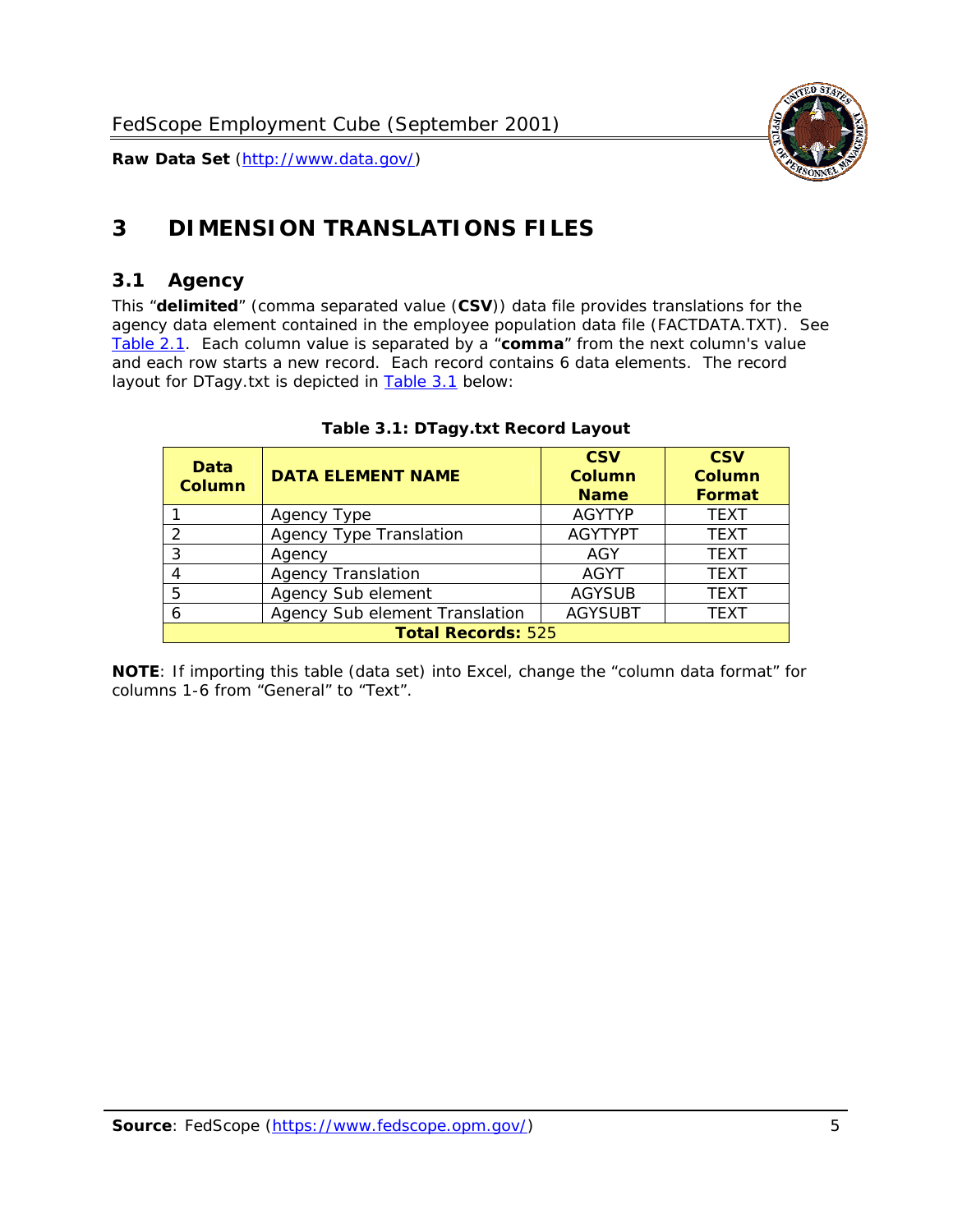

#### <span id="page-6-0"></span>*3.2 Location*

<span id="page-6-4"></span><span id="page-6-2"></span>This "**delimited**" (comma separated value (**CSV**)) data file provides translations for the location data element contained in the employee population data file (FACTDATA.TXT). See [Table 2.1.](#page-4-1) Each column value is separated by a "**comma**" from the next column's value and each row starts a new record. Each record contains 4 data elements. The record layout for DTloc.txt is depicted in [Table 3.2](#page-6-4) below:

| Data<br><b>Column</b>     | <b>DATA ELEMENT NAME</b>         | <b>CSV</b><br>Column<br><b>Name</b> | <b>CSV</b><br><b>Column</b><br><b>Format</b> |
|---------------------------|----------------------------------|-------------------------------------|----------------------------------------------|
|                           | Location Type                    | <b>LOCTYP</b>                       | <b>TEXT</b>                                  |
|                           | Location Type Translation        | <b>LOCTYPT</b>                      | <b>TEXT</b>                                  |
| ົ                         | State/Country                    | <b>LOC</b>                          | <b>TFXT</b>                                  |
|                           | <b>State/Country Translation</b> | LOCT                                | <b>TFXT</b>                                  |
| <b>Total Records: 237</b> |                                  |                                     |                                              |

#### **Table 3.2: DTloc.txt Record Layout**

**NOTE**: If importing this table (data set) into Excel, change the "column data format" for columns 1-4 from "General" to "Text".

#### <span id="page-6-1"></span>*3.3 Age*

<span id="page-6-5"></span><span id="page-6-3"></span>This "**delimited**" (comma separated value (**CSV**)) data file provides translations for the age data element contained in the employee population data file (FACTDATA.TXT). See [Table](#page-4-1) [2.1](#page-4-1). Each column value is separated by a "**comma**" from the next column's value and each row starts a new record. Each record contains 2 data elements. The record layout for DTagelvl.txt is depicted in **[Table 3.3](#page-6-5)** below:

| Data<br><b>Column</b>    | <b>DATA ELEMENT NAME</b> | <b>CSV</b><br>Column<br><b>Name</b> | <b>CSV</b><br>Column<br>Format |
|--------------------------|--------------------------|-------------------------------------|--------------------------------|
|                          | Aae                      | AGFI VI                             | TFXT                           |
|                          | Age Translation          | AGFI VI T                           | TFXT                           |
| <b>Total Records: 12</b> |                          |                                     |                                |

#### **Table 3.3: DTagelvl.txt Record Layout**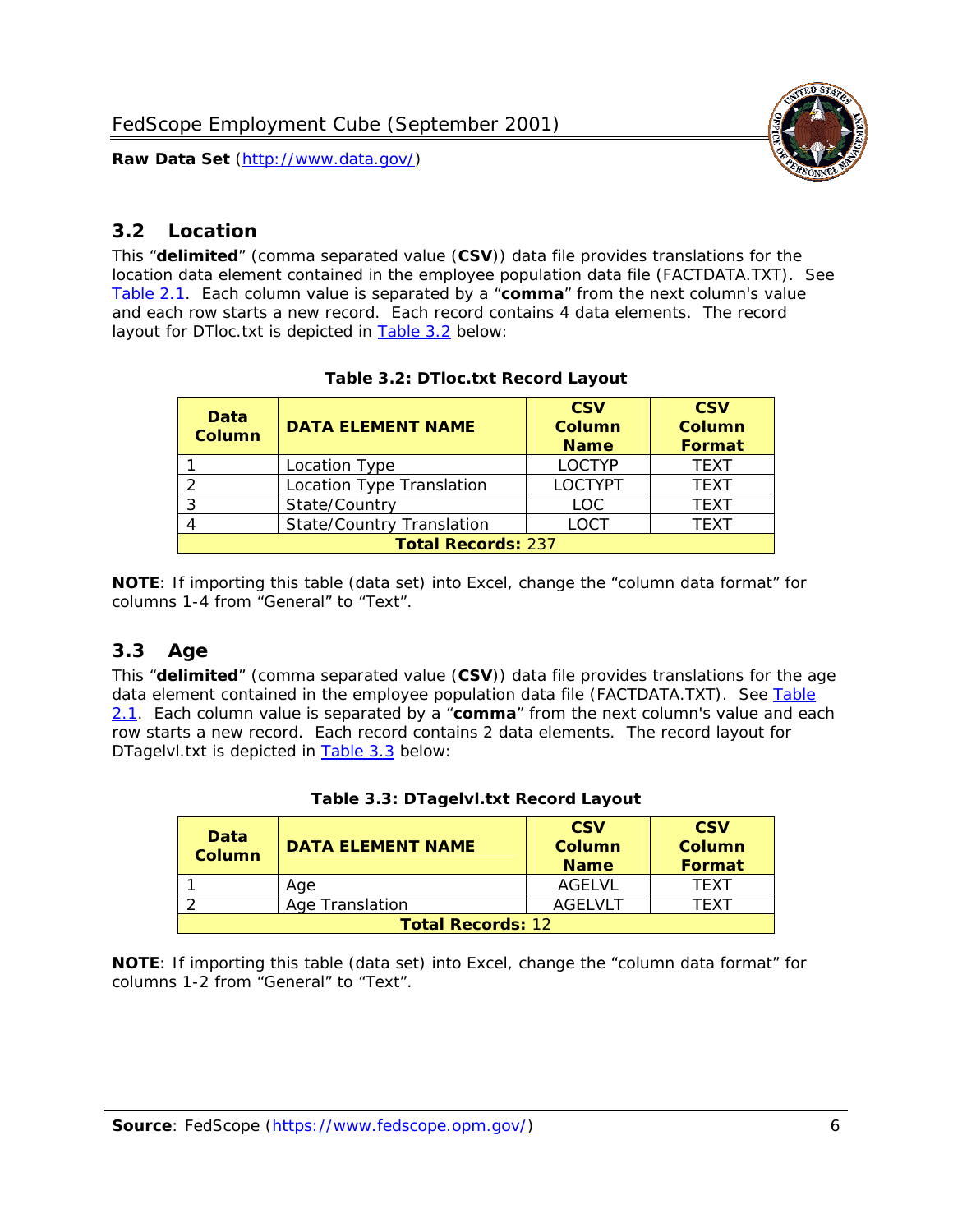

### <span id="page-7-0"></span>*3.4 Education Level*

<span id="page-7-2"></span><span id="page-7-1"></span>This "**delimited**" (comma separated value (**CSV**)) data file provides translations for the education level data element contained in the employee population data file (FACTDATA.TXT). See [Table 2.1](#page-4-1). Each column value is separated by a "**comma**" from the next column's value and each row starts a new record. Each record contains 4 data elements. The record layout for DTedlvl.txt is depicted in [Table 3.4](#page-7-2) below:

| Data<br><b>Column</b>    | <b>DATA ELEMENT NAME</b>                | <b>CSV</b><br><b>Column</b><br><b>Name</b> | <b>CSV</b><br><b>Column</b><br><b>Format</b> |
|--------------------------|-----------------------------------------|--------------------------------------------|----------------------------------------------|
|                          | <b>Education Level Type</b>             | <b>EDLVLTYP</b>                            | <b>TEXT</b>                                  |
|                          | <b>Education Level Type Translation</b> | <b>EDLVLTYPT</b>                           | <b>TEXT</b>                                  |
|                          | <b>Education Level</b>                  | <b>EDLVL</b>                               | <b>TEXT</b>                                  |
|                          | <b>Education Level Translation</b>      | <b>EDLVLT</b>                              | <b>TEXT</b>                                  |
| <b>Total Records: 24</b> |                                         |                                            |                                              |

#### **Table 3.4: DTedlvl.txt Record Layout**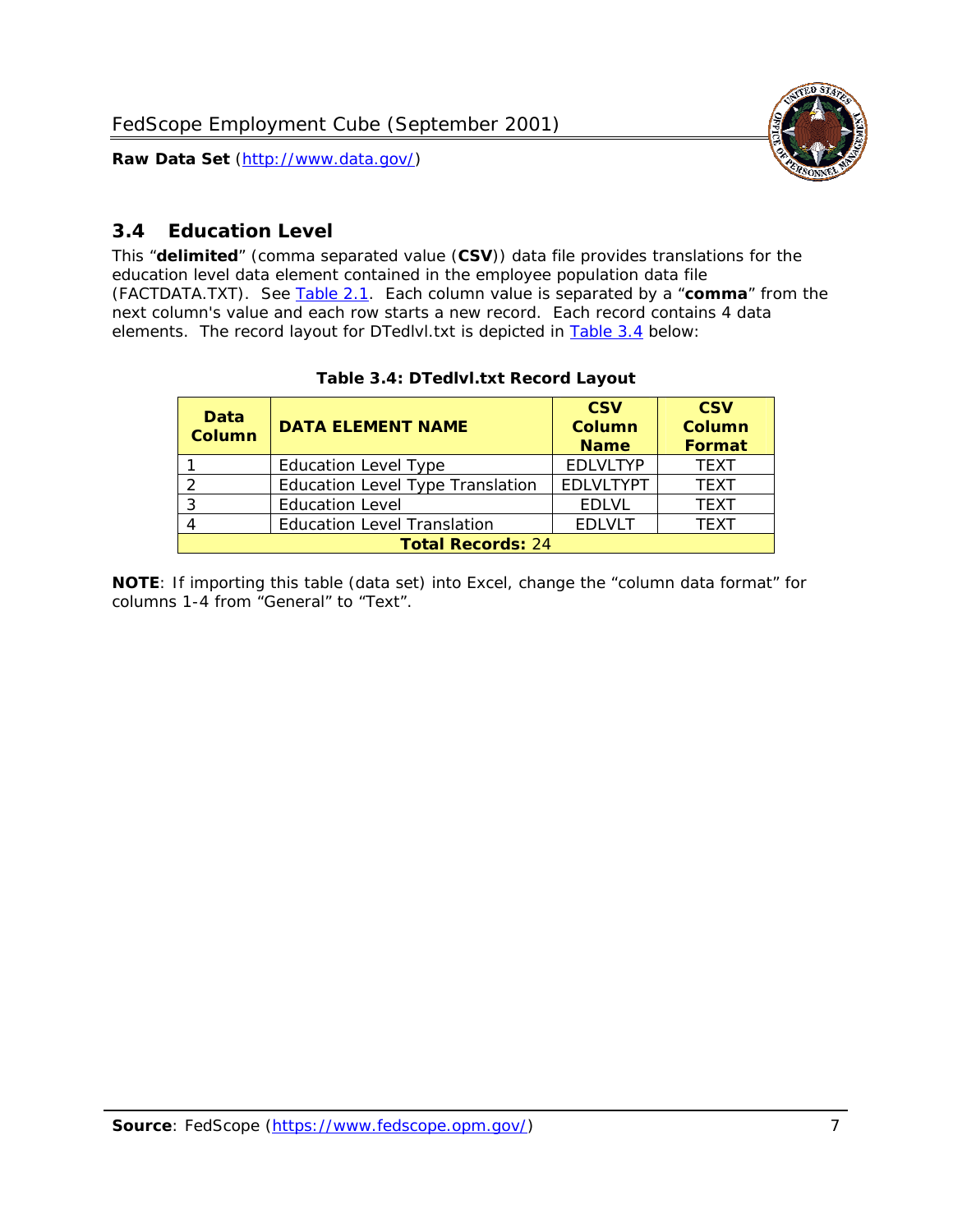

<span id="page-8-0"></span>

This "**delimited**" (comma separated value (**CSV**)) data file provides translations for the general schedule & equivalent grade data element contained in the employee population data file (FACTDATA.TXT). See [Table 2.1](#page-4-1). Each column value is separated by a "**comma**" from the next column's value and each row starts a new record. Each record contains 1 data element. The record layout for DTgsegrd.txt is depicted in [Table 3.5](#page-8-4) below:

#### **Table 3.5: DTgsegrd.txt Record Layout**

<span id="page-8-4"></span><span id="page-8-2"></span>

| Data<br>Column           | <b>DATA ELEMENT NAME</b>            | <b>CSV</b><br>Column<br><b>Name</b> | <b>CSV</b><br>Column<br><b>Format</b> |
|--------------------------|-------------------------------------|-------------------------------------|---------------------------------------|
|                          | General Schedule & Equivalent Grade | GSFGRD                              | <b>TFXT</b>                           |
| <b>Total Records: 17</b> |                                     |                                     |                                       |

**NOTE**: If importing this table (data set) into Excel, change the "column data format" for column 1-from "General" to "Text".

#### <span id="page-8-1"></span>*3.6 Length of Service*

<span id="page-8-5"></span><span id="page-8-3"></span>This "**delimited**" (comma separated value (**CSV**)) data file provides translations for the length of service data element contained in the employee population data file (FACTDATA.TXT). See [Table 2.1](#page-4-1). Each column value is separated by a "**comma**" from the next column's value and each row starts a new record. Each record contains 2 data elements. The record layout for DTloslvl.txt is depicted in [Table 3.6](#page-8-5) below:

| <b>Data</b><br>Column    | <b>DATA FI FMFNT NAMF</b>     | <b>CSV</b><br>Column<br><b>Name</b> | <b>CSV</b><br>Column<br>Format |
|--------------------------|-------------------------------|-------------------------------------|--------------------------------|
|                          | Length of Service             | LOSLVL                              | TFXT                           |
|                          | Length of Service Translation | LOSI VLT                            | TFXT                           |
| <b>Total Records: 11</b> |                               |                                     |                                |

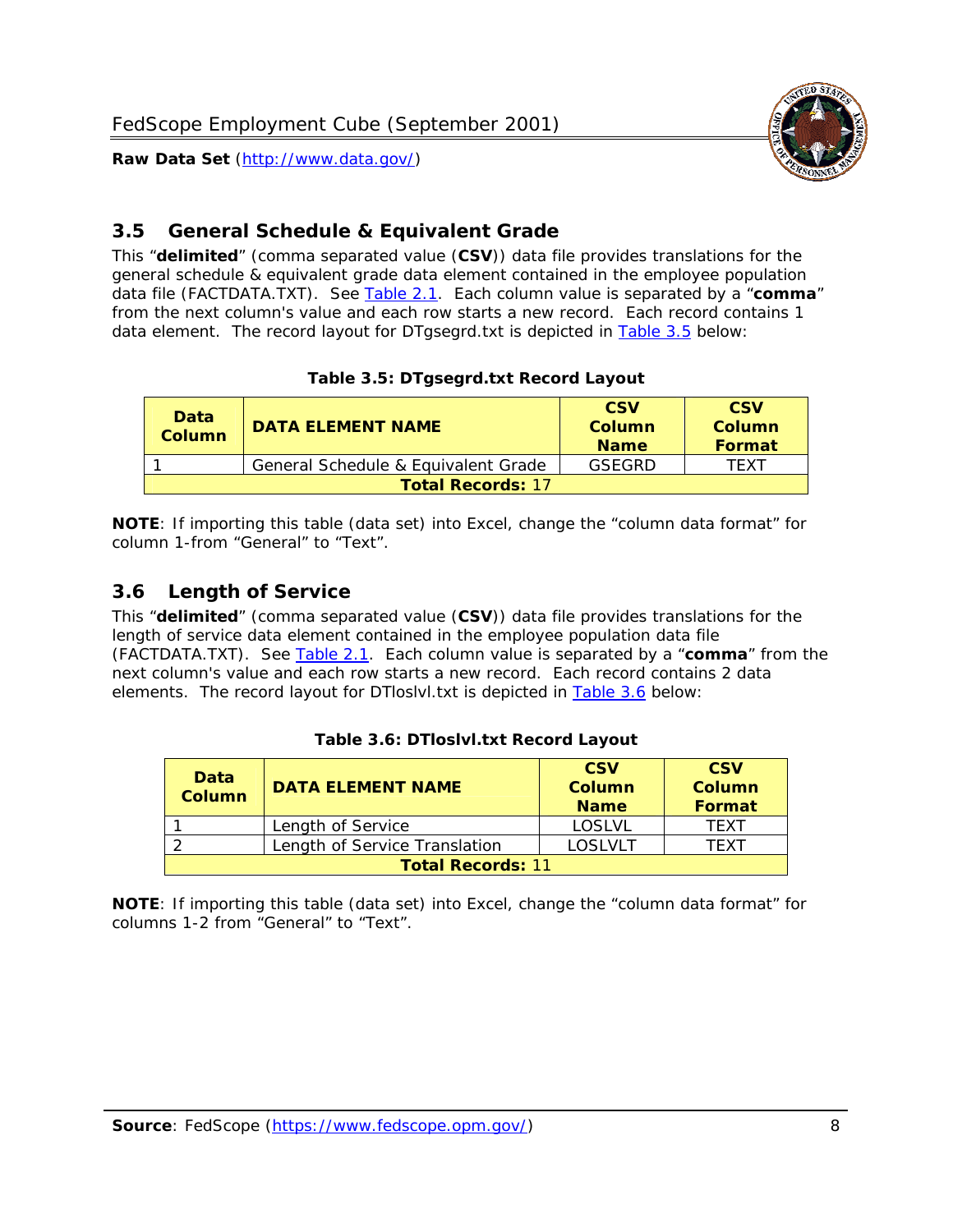

#### <span id="page-9-0"></span>*3.7 Occupation*

<span id="page-9-4"></span>This "**delimited**" (comma separated value (**CSV**)) data file provides translations for the occupation data element contained in the employee population data file (FACTDATA.TXT). See [Table 2.1](#page-4-1). Each column value is separated by a "**comma**" from the next column's value and each row starts a new record. Each record contains 6 data elements. The record layout for DTocc.txt is depicted in [Table 3.7](#page-9-4) below:

<span id="page-9-2"></span>

| Data<br><b>Column</b>     | <b>DATA ELEMENT NAME</b>             | <b>CSV</b><br>Column<br><b>Name</b> | <b>CSV</b><br>Column<br><b>Format</b> |
|---------------------------|--------------------------------------|-------------------------------------|---------------------------------------|
|                           | Occupation Type                      | <b>OCCTYP</b>                       | <b>TEXT</b>                           |
|                           | Occupation Type Translation          | <b>OCCTYPT</b>                      | <b>TEXT</b>                           |
| 2                         | <b>Occupation Family</b>             | <b>OCCFAM</b>                       | <b>TEXT</b>                           |
|                           | <b>Occupation Family Translation</b> | <b>OCCFAMT</b>                      | <b>TEXT</b>                           |
| 5                         | Occupation                           | <b>OCC</b>                          | <b>TEXT</b>                           |
|                           | <b>Occupation Translation</b>        | <b>OCCT</b>                         | <b>TEXT</b>                           |
| <b>Total Records: 800</b> |                                      |                                     |                                       |

#### **Table 3.7: DTocc.txt Record Layout**

**NOTE**: If importing this table (data set) into Excel, change the "column data format" for columns 1-6 from "General" to "Text".

#### <span id="page-9-1"></span>*3.8 Occupation Category*

<span id="page-9-5"></span>This "**delimited**" (comma separated value (**CSV**)) data file provides translations for the occupation category data element contained in the employee population data file (FACTDATA.TXT). See [Table 2.1](#page-4-1). Each column value is separated by a "**comma**" from the next column's value and each row starts a new record. Each record contains 2 data elements. The record layout for DTpatco.txt is depicted in [Table 3.8](#page-9-5) below:

<span id="page-9-3"></span>

| Data<br><b>Column</b>   | <b>DATA ELEMENT NAME</b>        | <b>CSV</b><br>Column<br><b>Name</b> | <b>CSV</b><br>Column<br>Format |
|-------------------------|---------------------------------|-------------------------------------|--------------------------------|
|                         | <b>Occupation Category</b>      | <b>PATCO</b>                        | <b>TFXT</b>                    |
|                         | Occupation Category Translation | <b>PATCOT</b>                       | TFXT                           |
| <b>Total Records: 7</b> |                                 |                                     |                                |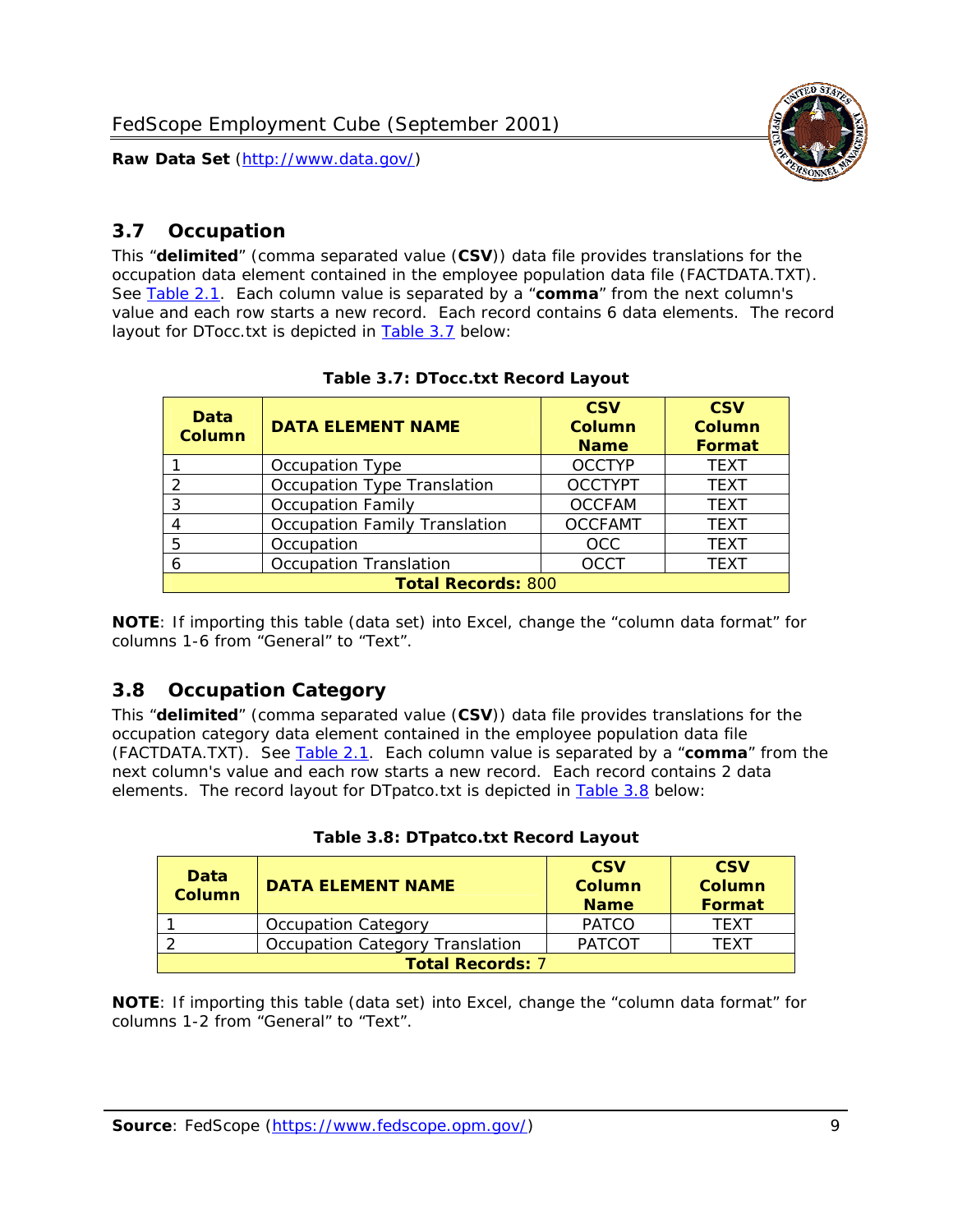

#### <span id="page-10-0"></span>*3.9 Pay Plan & Grade*

<span id="page-10-4"></span>This "**delimited**" (comma separated value (**CSV**)) data file provides translations for the pay plan & grade data element contained in the employee population data file (FACTDATA.TXT). See [Table 2.1](#page-4-1). Each column value is separated by a "**comma**" from the next column's value and each row starts a new record. Each record contains 7 data elements. The record layout for DTppgrd.txt is depicted in **Table 3.9** below:

<span id="page-10-2"></span>

| Data<br>Column            | <b>DATA ELEMENT NAME</b>   | <b>CSV</b><br>Column<br><b>Name</b> | <b>CSV</b><br><b>Column</b><br><b>Format</b> |  |
|---------------------------|----------------------------|-------------------------------------|----------------------------------------------|--|
|                           | Pay Plan Type              | <b>PPTYP</b>                        | <b>TEXT</b>                                  |  |
| $\mathcal{P}$             | Pay Plan Type Translation  | <b>PPTYPT</b>                       | <b>TEXT</b>                                  |  |
| 3                         | Pay Plan Group             | <b>PPGROUP</b>                      | <b>TEXT</b>                                  |  |
| 4                         | Pay Plan Group Translation | <b>PPGROUPT</b>                     | <b>TEXT</b>                                  |  |
| 5                         | Pay Plan                   | <b>PAYPLAN</b>                      | <b>TEXT</b>                                  |  |
| 6                         | Pay Plan Translation       | PAYPLANT                            | <b>TEXT</b>                                  |  |
|                           | Pay Plan & Grade           | <b>PPGRD</b>                        | <b>TEXT</b>                                  |  |
| <b>Total Records: 997</b> |                            |                                     |                                              |  |

#### **Table 3.9: DTppgrd.txt Record Layout**

**NOTE**: If importing this table (data set) into Excel, change the "column data format" for columns 1-7 from "General" to "Text".

## <span id="page-10-1"></span>*3.10 Salary Level*

<span id="page-10-5"></span><span id="page-10-3"></span>This "**delimited**" (comma separated value (**CSV**)) data file provides translations for the salary level data element contained in the employee population data file (FACTDATA.TXT). See [Table 2.1](#page-4-1). Each column value is separated by a "**comma**" from the next column's value and each row starts a new record. Each record contains 2 data elements. The record layout for DTsallvl.txt is depicted in [Table 3.10](#page-10-5) below:

| <b>Data</b><br><b>Column</b> | <b>DATA ELEMENT NAME</b>        | <b>CSV</b><br>Column<br><b>Name</b> | <b>CSV</b><br>Column<br><b>Format</b> |
|------------------------------|---------------------------------|-------------------------------------|---------------------------------------|
|                              | Salary Level                    | <b>SALLVL</b>                       | TFXT                                  |
|                              | <b>Salary Level Translation</b> | SAI I VI T                          | TEXT                                  |
| <b>Total Records: 19</b>     |                                 |                                     |                                       |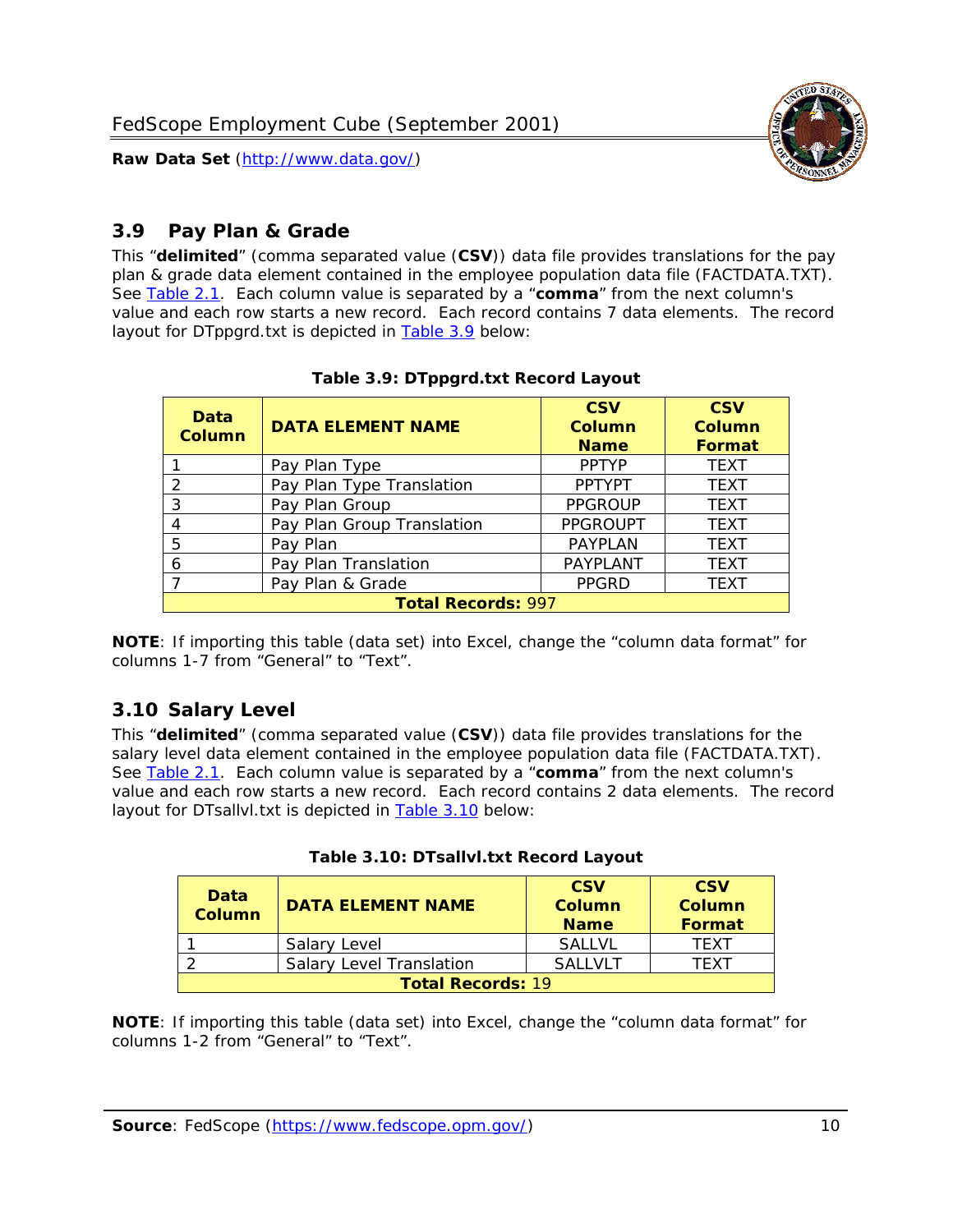

#### <span id="page-11-0"></span>*3.11 STEM Occupations*

<span id="page-11-4"></span>This "**delimited**" (comma separated value (**CSV**)) data file provides translations for the STEM occupations data element contained in the employee population data file (FACTDATA.TXT). See [Table 2.1](#page-4-1). Each column value is separated by a "**comma**" from the next column's value and each row starts a new record. Each record contains 6 data elements. The record layout for DTstemocc.txt is depicted in [Table 3.11](#page-11-4) below:

<span id="page-11-2"></span>

| <b>Data</b><br><b>Column</b> | <b>DATA ELEMENT NAME</b>                     | <b>CSV</b><br>Column<br><b>Name</b> | <b>CSV</b><br><b>Column</b><br><b>Format</b> |  |
|------------------------------|----------------------------------------------|-------------------------------------|----------------------------------------------|--|
|                              | <b>STEM Occupation Aggregate</b>             | <b>STEMAGG</b>                      | <b>TEXT</b>                                  |  |
|                              | <b>STEM Occupation Aggregate Translation</b> | <b>STEMAGGT</b>                     | <b>TEXT</b>                                  |  |
| 3                            | <b>STEM Occupation Type</b>                  | <b>STEMTYP</b>                      | <b>TEXT</b>                                  |  |
|                              | <b>STEM Occupation Type Translation</b>      | <b>STEMTYPT</b>                     | <b>TEXT</b>                                  |  |
| 5                            | <b>STEM Occupation</b>                       | <b>STEMOCC</b>                      | <b>TEXT</b>                                  |  |
|                              | <b>STEM Occupation Translation</b>           | <b>STEMOCCT</b>                     | <b>TEXT</b>                                  |  |
| <b>Total Records: 68</b>     |                                              |                                     |                                              |  |

#### **Table 3.11: DTstemocc.txt Record Layout**

**NOTE**: If importing this table (data set) into Excel, change the "column data format" for columns 1-6 from "General" to "Text".

# <span id="page-11-1"></span>*3.12 Supervisory Status*

This "**delimited**" (comma separated value (**CSV**)) data file provides translations for the supervisory status data element contained in the employee population data file (FACTDATA.TXT). See [Table 2.1](#page-4-1). Each column value is separated by a "**comma**" from the next column's value and each row starts a new record. Each record contains 4 data elements. The record layout for DTsuper.txt is depicted in [Table 3.12](#page-11-5) below:

<span id="page-11-5"></span><span id="page-11-3"></span>

| Data<br><b>Column</b>   | <b>DATA ELEMENT NAME</b>              | <b>CSV</b><br>Column<br><b>Name</b> | <b>CSV</b><br><b>Column</b><br>Format |  |
|-------------------------|---------------------------------------|-------------------------------------|---------------------------------------|--|
|                         | <b>Supervisory Status Type</b>        | <b>SUPFRTYP</b>                     | <b>TEXT</b>                           |  |
|                         | Supervisory Status Type Translation   | <b>SUPERTYPT</b>                    | <b>TEXT</b>                           |  |
|                         | <b>Supervisory Status</b>             | <b>SUPERVIS</b>                     | <b>TEXT</b>                           |  |
|                         | <b>Supervisory Status Translation</b> | <b>SUPERVIST</b>                    | <b>TEXT</b>                           |  |
| <b>Total Records: 7</b> |                                       |                                     |                                       |  |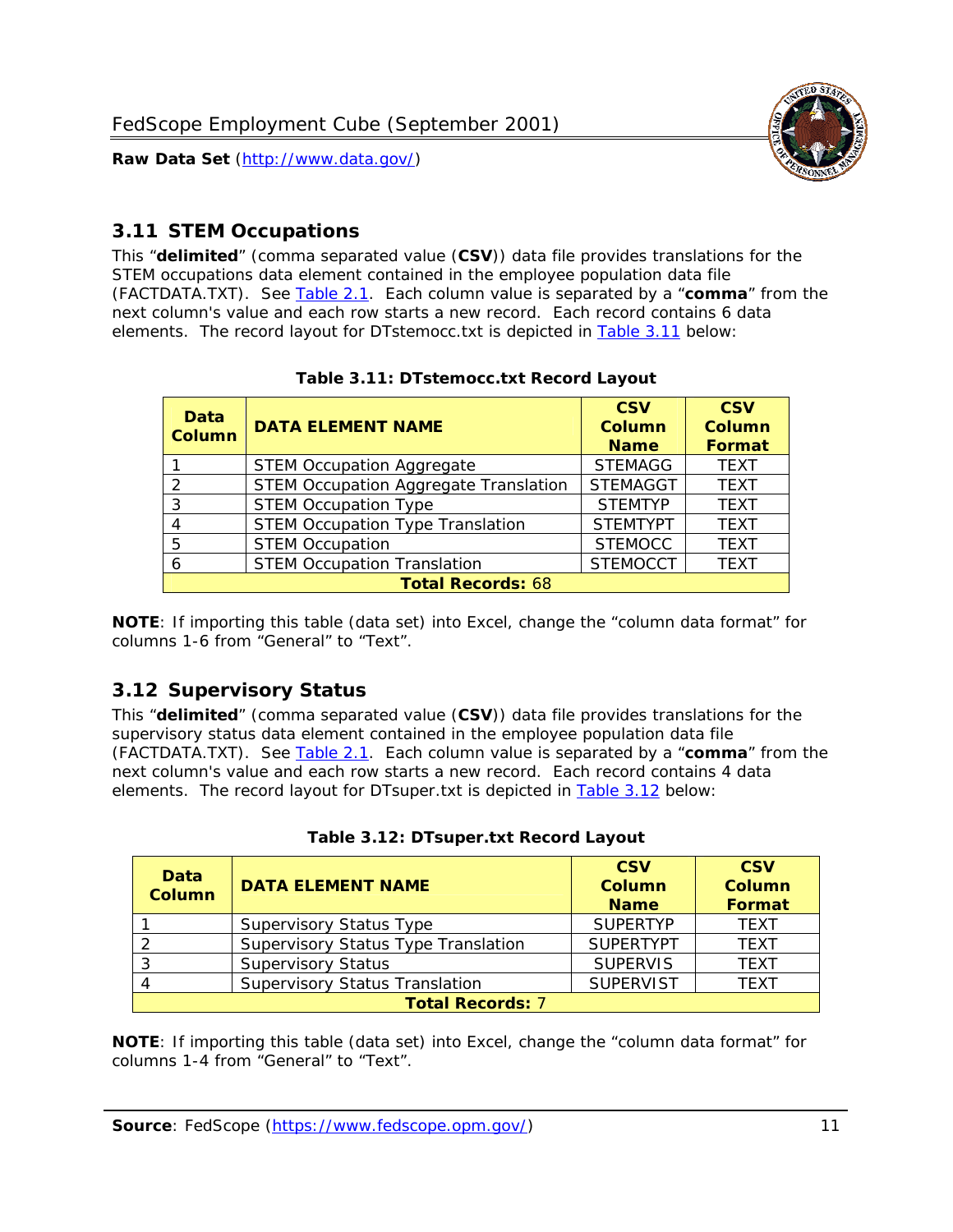

### <span id="page-12-0"></span>*3.13 Type of Appointment*

This "**delimited**" (comma separated value (**CSV**)) data file provides translations for the type of appointment data element contained in the employee population data file (FACTDATA.TXT). See [Table 2.1](#page-4-1). Each column value is separated by a "**comma**" from the next column's value and each row starts a new record. Each record contains 4 data elements. The record layout for DTtoa.txt is depicted in [Table 3.13](#page-12-4) below:

<span id="page-12-4"></span><span id="page-12-2"></span>

| Data<br><b>Column</b>    | <b>DATA ELEMENT NAME</b>             | <b>CSV</b><br><b>Column</b><br><b>Name</b> | <b>CSV</b><br><b>Column</b><br><b>Format</b> |  |
|--------------------------|--------------------------------------|--------------------------------------------|----------------------------------------------|--|
|                          | Type of Appointment Type             | <b>TOATYP</b>                              | <b>TFXT</b>                                  |  |
|                          | Type of Appointment Type Translation | <b>TOATYPT</b>                             | <b>TEXT</b>                                  |  |
|                          | Type of Appointment                  | <b>TOA</b>                                 | <b>TEXT</b>                                  |  |
|                          | Type of Appointment Translation      | <b>TOAT</b>                                | <b>TFXT</b>                                  |  |
| <b>Total Records: 21</b> |                                      |                                            |                                              |  |

#### **Table 3.13: DTtoa.txt Record Layout**

**NOTE**: If importing this table (data set) into Excel, change the "column data format" for columns 1-4 from "General" to "Text".

#### <span id="page-12-1"></span>*3.14 Work Schedule*

<span id="page-12-5"></span>This "**delimited**" (comma separated value (**CSV**)) data file provides translations for the work schedule data element contained in the employee population data file (FACTDATA.TXT). See [Table 2.1](#page-4-1). Each column value is separated by a "**comma**" from the next column's value and each row starts a new record. Each record contains 4 data elements. The record layout for DTwrksch.txt is depicted in [Table 3.14](#page-12-5) below:

<span id="page-12-3"></span>

| Data<br>Column           | <b>DATA ELEMENT NAME</b>       | <b>CSV</b><br><b>Column</b><br><b>Name</b> | <b>CSV</b><br>Column<br>Format |  |
|--------------------------|--------------------------------|--------------------------------------------|--------------------------------|--|
|                          | Work Schedule Type             | <b>WSTYP</b>                               | <b>TEXT</b>                    |  |
| 2                        | Work Schedule Type Translation | <b>WSTYPT</b>                              | <b>TFXT</b>                    |  |
| 3                        | Work Schedule                  | <b>WORKSCH</b>                             | <b>TFXT</b>                    |  |
|                          | Work Schedule Translation      | <b>WORKSCHT</b>                            | <b>TFXT</b>                    |  |
| <b>Total Records: 12</b> |                                |                                            |                                |  |

|  | Table 3.14: DTwrksch.txt Record Layout |  |  |
|--|----------------------------------------|--|--|
|  |                                        |  |  |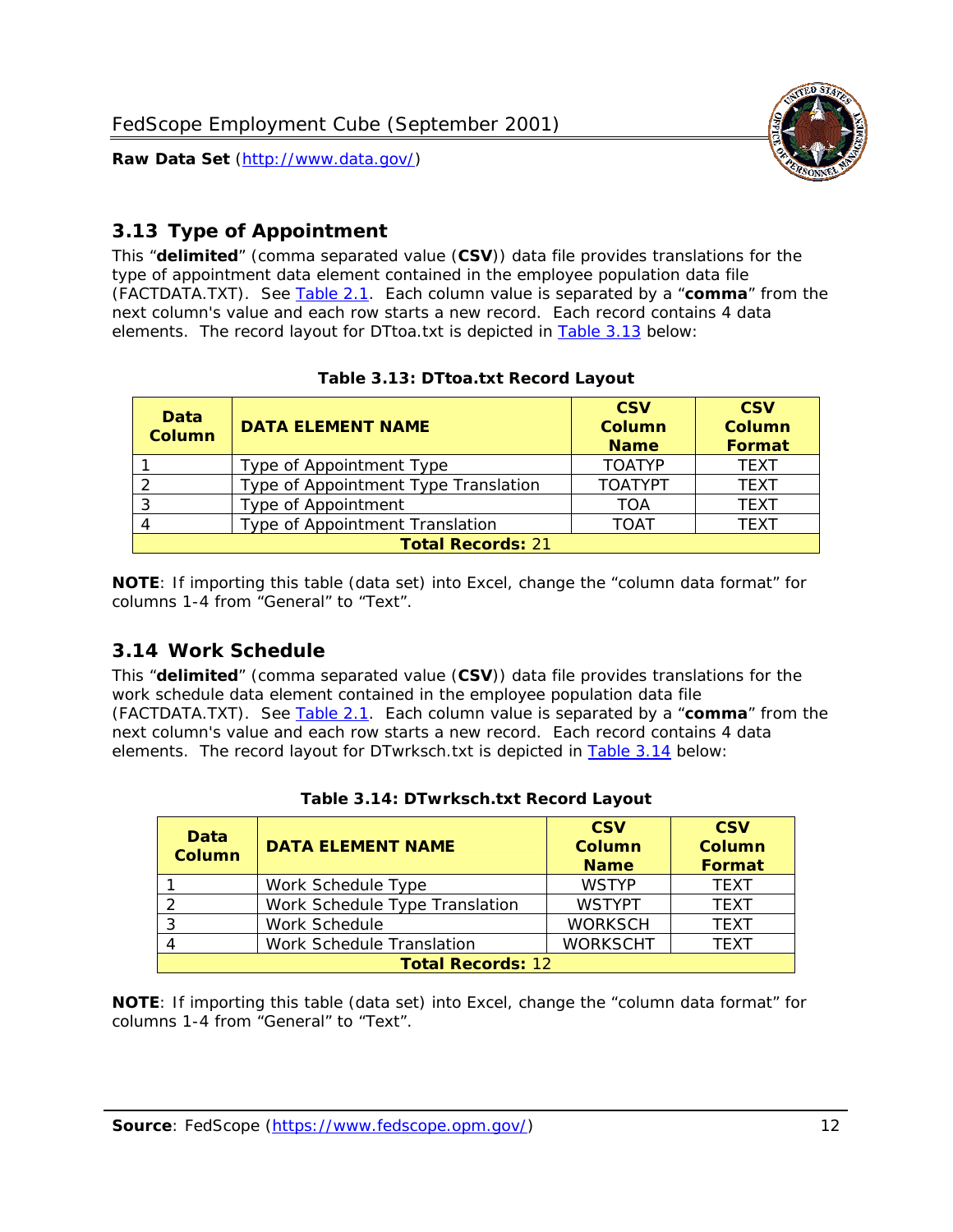

#### <span id="page-13-0"></span>*3.15 Work Status*

<span id="page-13-4"></span><span id="page-13-2"></span>This "**delimited**" (comma separated value (**CSV**)) data file provides translations for the work status data element contained in the employee population data file (FACTDATA.TXT). See [Table 2.1](#page-4-1). Each column value is separated by a "**comma**" from the next column's value and each row starts a new record. Each record contains 2 data elements. The record layout for DTwkstat.txt is depicted in [Table 3.15](#page-13-4) below:

| Data<br><b>Column</b>   | <b>DATA ELEMENT NAME</b> | <b>CSV</b><br>Column<br><b>Name</b> | <b>CSV</b><br>Column<br><b>Format</b> |
|-------------------------|--------------------------|-------------------------------------|---------------------------------------|
|                         | Work Status              | <b>WORKSTAT</b>                     | TFXT                                  |
|                         | Work Status Translation  | <b>WORKSTATT</b>                    | TFXT                                  |
| <b>Total Records: 2</b> |                          |                                     |                                       |

#### **Table 3.15: DTwkstat.txt Record Layout**

**NOTE**: If importing this table (data set) into Excel, change the "column data format" for columns 1-2 from "General" to "Text".

#### <span id="page-13-1"></span>*3.16 Date*

<span id="page-13-5"></span><span id="page-13-3"></span>This "**delimited**" (comma separated value (**CSV**)) data file provides translations for the status file month date data element contained in the employee population data file (FACTDATA.TXT). See [Table 2.1](#page-4-1). Each column value is separated by a "**comma**" from the next column's value and each row starts a new record. Each record contains 2 data elements. The record layout for DTdate.txt is depicted in [Table 3.16](#page-13-5) below:

| Data<br><b>Column</b>   | <b>DATA ELEMENT NAME</b> | <b>CSV</b><br>Column<br><b>Name</b> | <b>CSV</b><br>Column<br><b>Format</b> |  |
|-------------------------|--------------------------|-------------------------------------|---------------------------------------|--|
|                         | File Date                | <b>DATECODE</b>                     | TFXT                                  |  |
|                         | File Date Translation    | <b>DATECODET</b>                    | TFXT                                  |  |
| <b>Total Records: 1</b> |                          |                                     |                                       |  |

**Table 3.16: DTdate.txt Record Layout**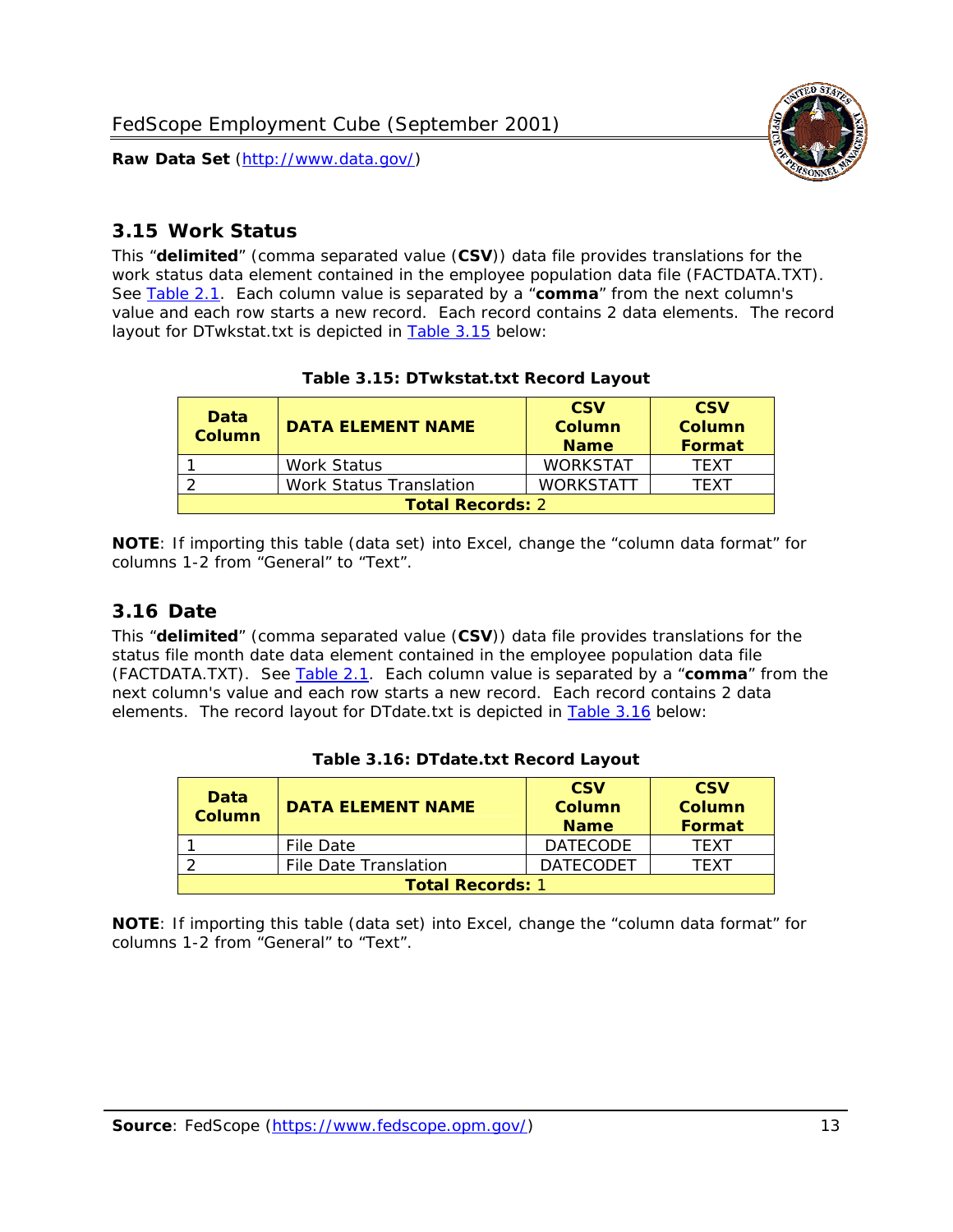

## <span id="page-14-0"></span>*3.17 Employment*

There is no translation file for this data element. Every record in the employee population data file (FACTDATA.TXT) contains a value of "1" for this field. See Chapter [4.17](#page-16-8) for definition of **Employment**.

## <span id="page-14-1"></span>*3.18 Average Salary*

There is no translation file for this data element. See Chapter [4.18](#page-17-1) for definition of [Average](#page-17-1) **[Salary](#page-17-1) [Average Salary.](#page-17-1)** 

#### <span id="page-14-2"></span>*3.19 Average Length of Service*

There is no translation file for this data element. See Chapter [4.19](#page-17-2) for definition of [Average](#page-17-2) Length of Service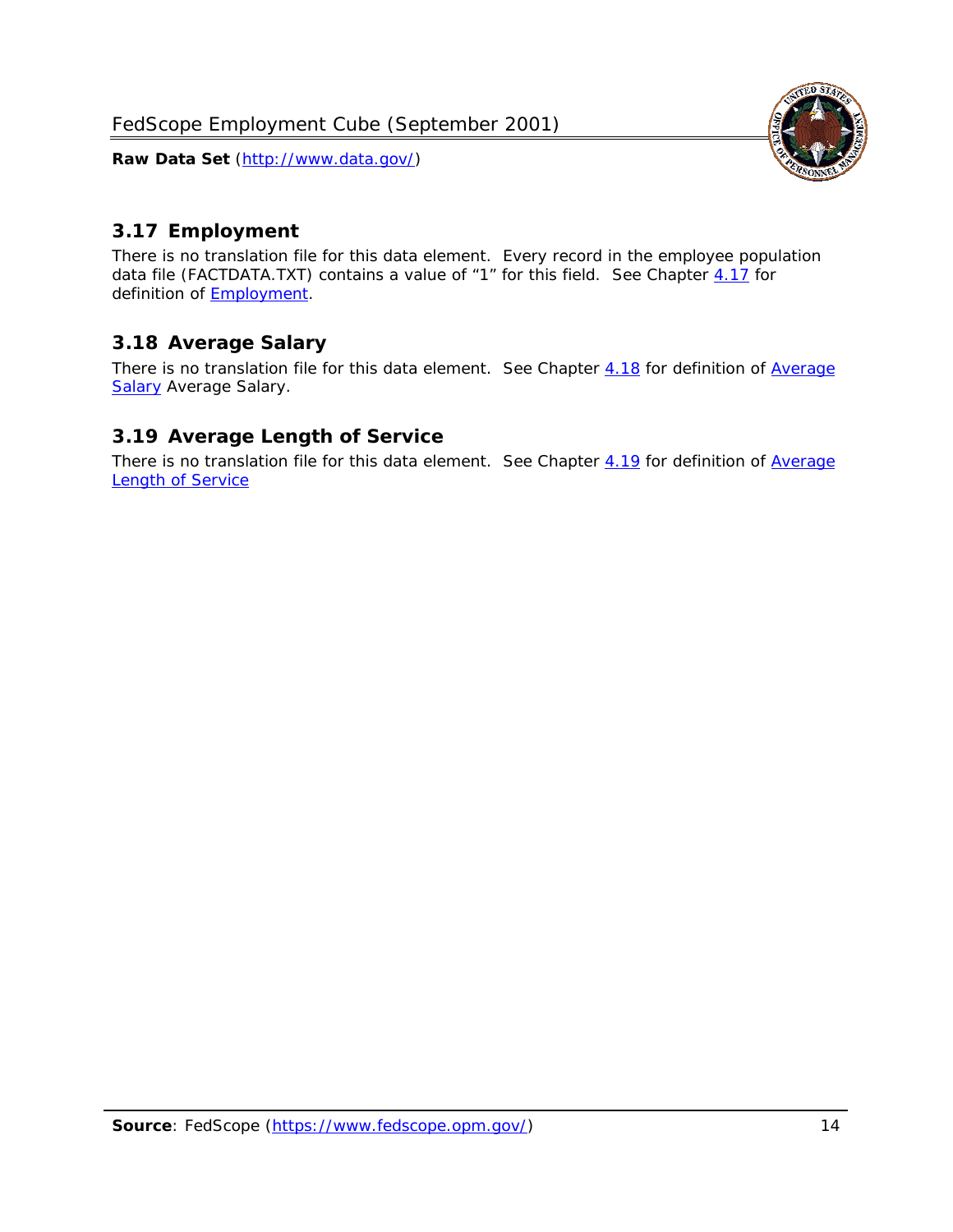

# <span id="page-15-0"></span>**4 DATA DEFINITIONS**

#### <span id="page-15-1"></span>*4.1 Agency*

The employing organization.

#### <span id="page-15-2"></span>*4.2 Location*

The official duty station of an employee. Locations in the United States are defined in terms of states. Locations outside the United States are defined in terms of countries and U.S. territories.

#### <span id="page-15-3"></span>*4.3 Age*

An employee's age. Age is displayed in five-year intervals, except for an initial interval of less than 20 years and a final interval of 65 years or more.

#### <span id="page-15-4"></span>*4.4 Education Level*

The extent of an employee's educational attainment from an accredited institution.

#### <span id="page-15-5"></span>*4.5 General Schedule & Equivalent Grade*

The General Schedule grade for pay plans in the General Schedule and Equivalent pay plan category (See [Pay Plan & Grade](#page-16-0)).

#### <span id="page-15-6"></span>*4.6 Length of Service*

The number of years of Federal civilian employment, creditable military service, and other service made creditable by specific legislation. Length of service is grouped by five-year intervals, except for:

- a. the initial intervals of less than 1 year, 1-2 years, and 3-4 years and
- b. the final interval of 35 years or more.

#### <span id="page-15-7"></span>*4.7 Occupation*

An employee's occupation as defined by the Office of Personnel Management (OPM).

#### <span id="page-15-8"></span>*4.8 Occupation Category*

Occupational categories are defined by the educational requirements of the occupation and the subject matter and level of difficulty or responsibility of the work.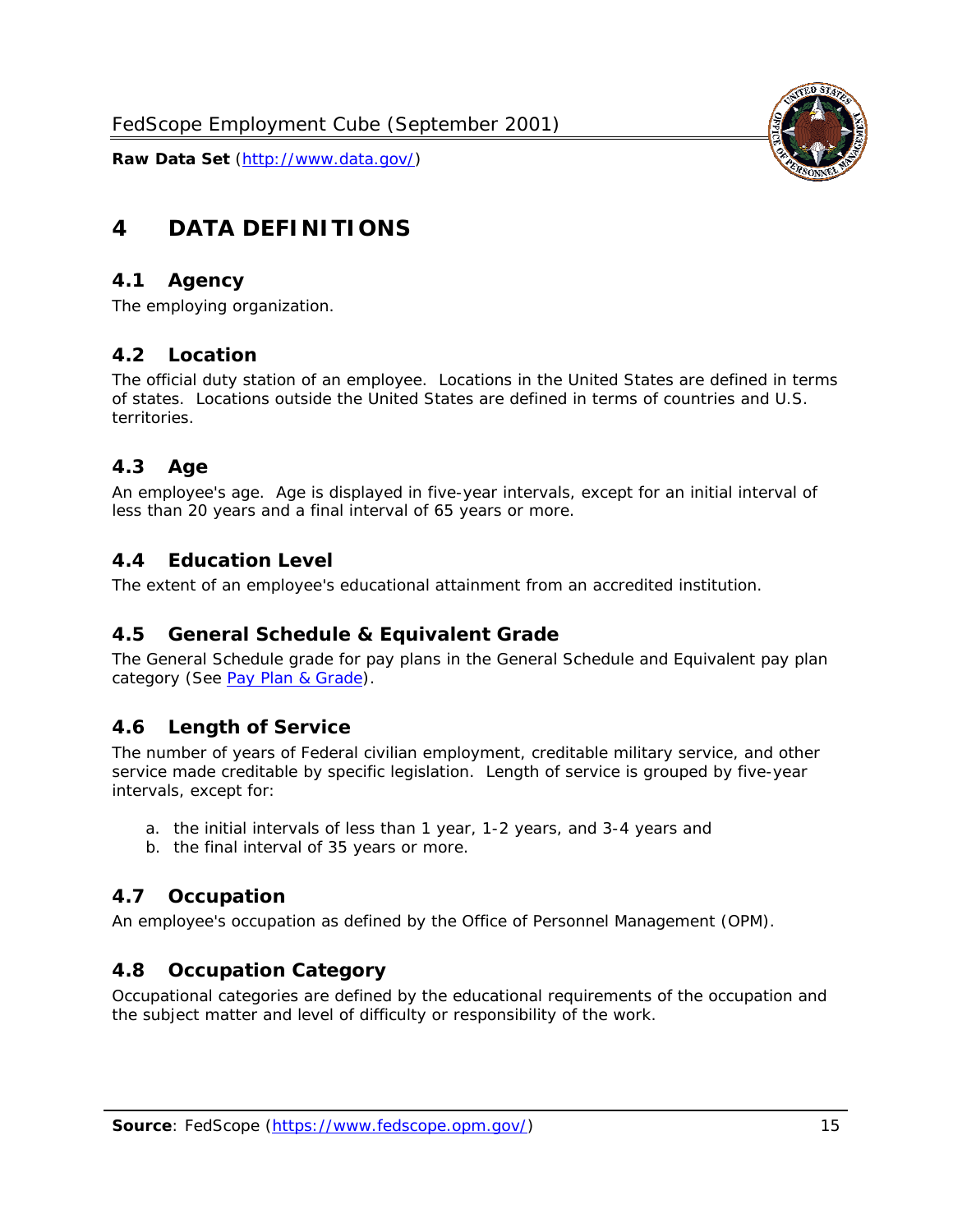<span id="page-16-0"></span>

The pay system and, where applicable, the grade used to determine an employee's basic pay rate. Grade denotes a hierarchical position in a pay plan and is sometimes referred to as level, class, rank, or pay band.

# <span id="page-16-1"></span>*4.10 Salary Level*

An employee's adjusted basic pay, which is an annualized rate of pay. Adjusted basic pay is the sum of an employee's rate of basic pay plus any locality comparability payment and/or special pay adjustment for law enforcement officers. Salaries are grouped by \$10,000 intervals, except for an initial interval of less than \$20,000 and a final interval of \$180,000 or more.

An employee's actual earnings may be more or less than the annualized rate because of factors such as overtime, shift differentials, less than full time work, or leave without pay.

## <span id="page-16-2"></span>*4.11 STEM Occupations*

Listing of occupations grouped into the following four occupational series:

- 1. **S**cience
- 2. **T**echnology
- 3. **E**ngineering
- 4. **M**athematics

#### <span id="page-16-3"></span>*4.12 Supervisory Status*

The nature of managerial, supervisory, or non-supervisory responsibility assigned to an employee's position.

#### <span id="page-16-4"></span>*4.13 Type of Appointment*

An employee's appointment in terms of permanence and competitiveness.

#### <span id="page-16-5"></span>*4.14 Work Schedule*

The time basis on which an employee is scheduled to work.

#### <span id="page-16-6"></span>*4.15 Work Status*

A combination of Type of Appointment and Work Schedule data elements. The Work Status data element is limited to "Non-Seasonal Full Time Permanent" and "Other Employees".

#### <span id="page-16-7"></span>*4.16 Date*

<span id="page-16-8"></span>The file date (e.g. September 2001 represented by 200109).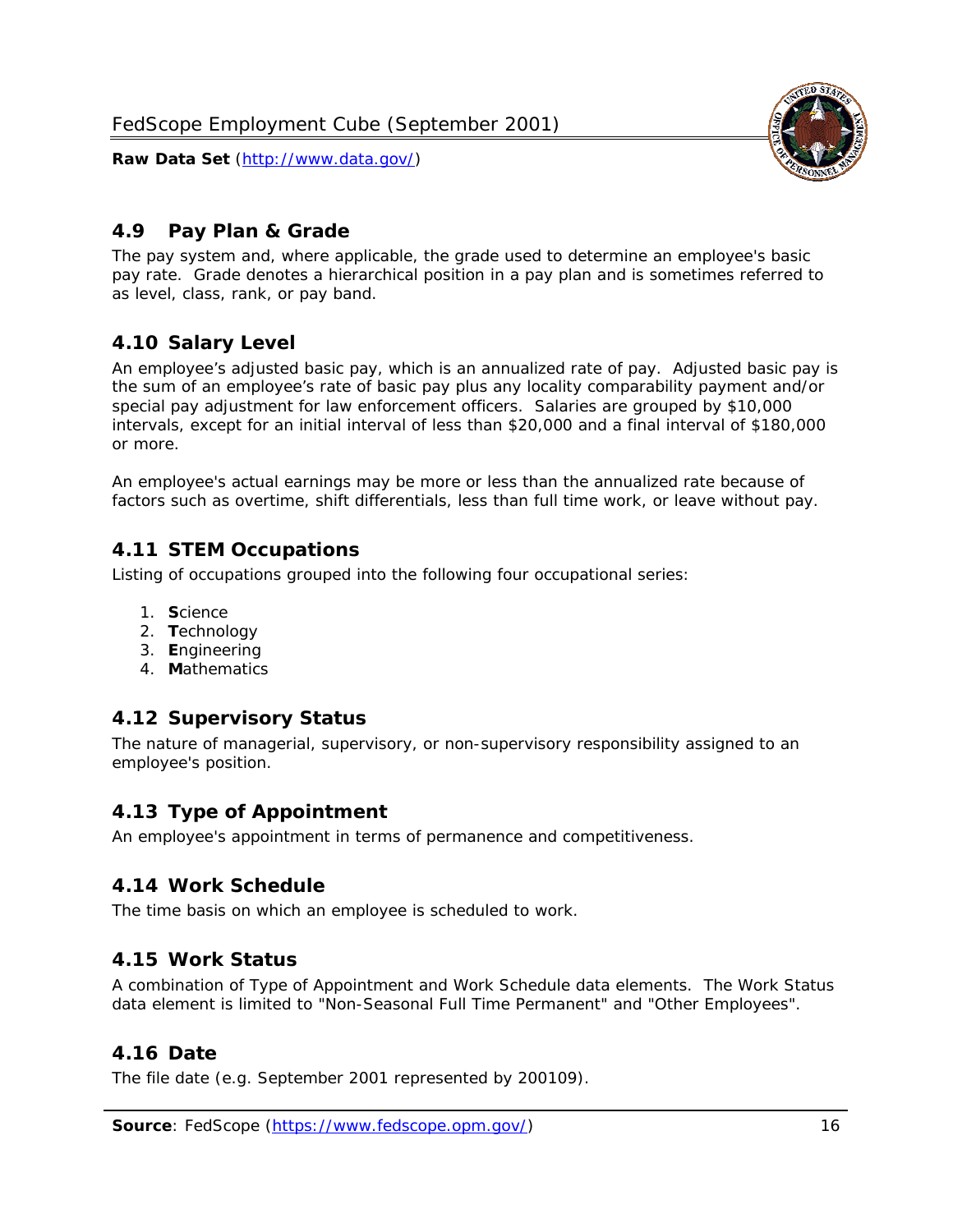

### <span id="page-17-0"></span>*4.17 Employment*

A measure representing the number of employees in pay status at the end of the quarter (or end of the pay period prior to the end of the quarter).

#### <span id="page-17-1"></span>*4.18 Average Salary*

A measure representing the average adjusted basic pay, an annualized rate of pay. Adjusted basic pay is the sum of an employee's rate of basic pay and any locality comparability payment and/or special pay adjustment for law enforcement officers.

An employee's actual earnings may be more or less than the annualized rate because of factors such as overtime, shift differentials, less than full time work, or leave without pay.

Invalid salary values are excluded from the average. A large number of invalid values could invalidate the average. To obtain counts of invalid values, display the data using the Salary Level dimension (See [Salary Level\)](#page-16-1).

#### <span id="page-17-2"></span>*4.19 Average Length of Service*

A measure representing the average number of years of Federal civilian employment and creditable military service.

Invalid values are excluded from the average. A large number of invalid values could invalidate the average. To obtain counts of invalid values, display the data using the Length of Service dimension (See [Length of Service](#page-15-6)).